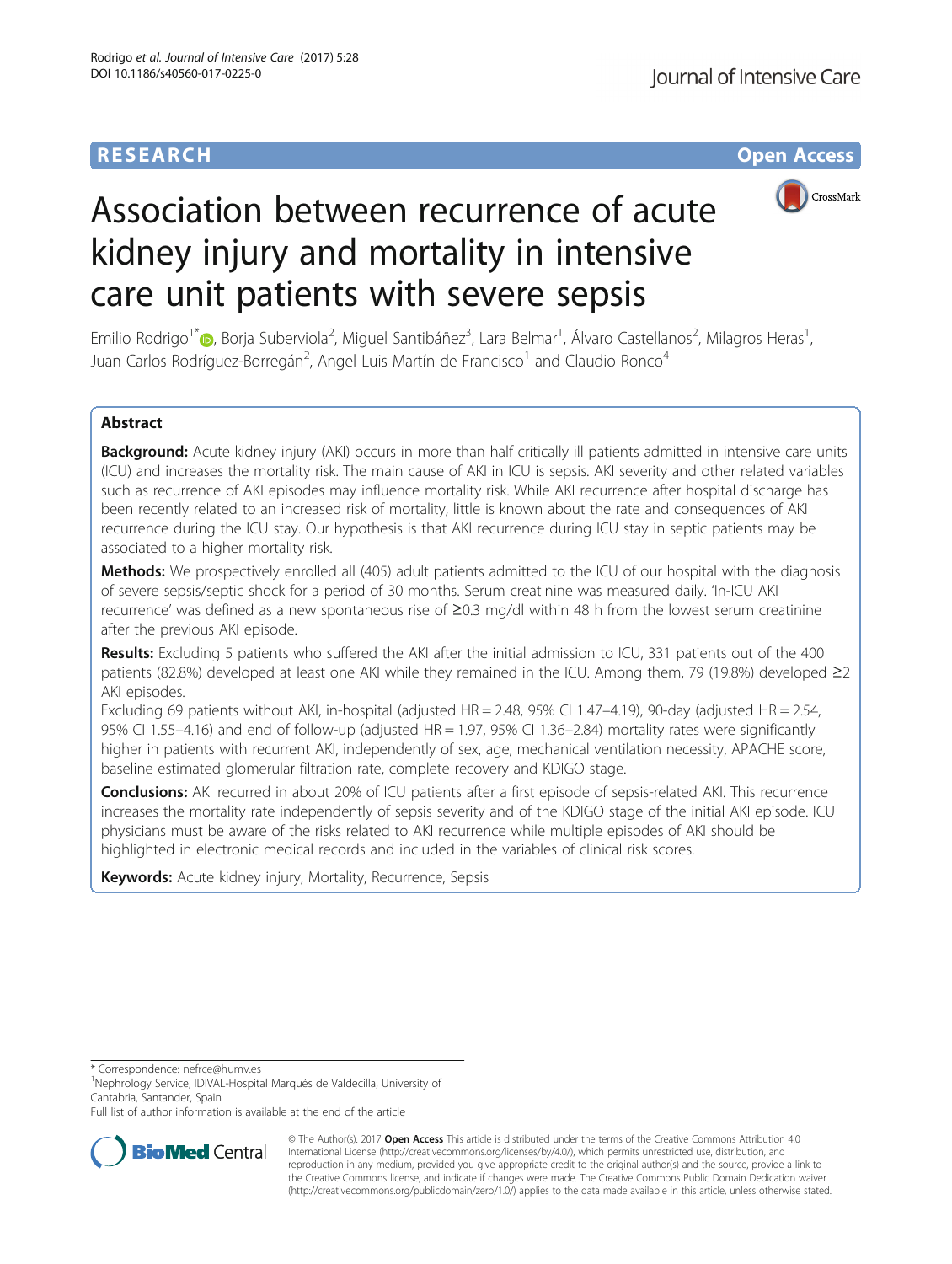# Background

Acute kidney injury (AKI) occurs in more than half critically ill patients admitted in intensive care units (ICU), being sepsis and septic shock the main causes of AKI in ICU patients [[1, 2\]](#page-7-0). In the recently reported multinational AKI-EPI study, 57.3% of 1802 patients in ICU developed AKI [[1\]](#page-7-0). Patients affected by AKI present higher risk of mortality, further chronic kidney disease (CKD) and end-stage renal disease (ESRD) [\[1](#page-7-0), [3](#page-7-0)–[5\]](#page-7-0) and have a major impact on healthcare resources [\[6](#page-7-0)].

The important advance in AKI severity grading achieved by recent definitions and classification systems such as RIFLE, AKIN, KDIGO and creatinine kinetics has allowed identifying a specific metrics in epidemiology and outcome studies [[7](#page-7-0)–[10](#page-7-0)]. Furthermore, these four classifications have demonstrated the relationship between AKI severity and patient outcomes (mortality and hospital length of stay) and have improved our knowledge about AKI epidemiology [\[1, 11](#page-7-0)–[15](#page-7-0)]. In these circumstances, the identification of all the AKI-related variables is quintessential to predict AKI occurrence, severity and outcome.

In fact, AKI severity is not the only factor influencing middle and long-term outcomes. Both AKI duration and recurrence could influence morbidity, mortality and healthcare cost associated to AKI. On the one hand, several authors have suggested that the duration of AKI is as important as severity with regard to outcomes [\[16](#page-7-0)–[18](#page-7-0)]. On the other hand, some studies have demonstrated that AKI recurrence after hospital discharge can take place up to 30% after the initial AKI-related hospital admission and is associated to a higher risk of mortality and CKD [[19](#page-7-0), [20](#page-7-0)]. Although, currently no uniform definitions of AKI recovery and recurrence exist, there is a growing interest in increasing the knowledge about trajectories of recovery after an AKI episode [\[21](#page-7-0), [22\]](#page-7-0). In this sense, a consensus conference was held in San Diego in 2015 focusing on 'Persistent AKI and renal recovery' [\[22](#page-7-0)]. Specifically, little is known about the rate and consequences of AKI recurrence during ICU and hospital stay. Our hypothesis was that AKI recurrence in septic patients during ICU stay is independently associated with mortality. To contrast this hypothesis, our first aim was to determine whether in-ICU AKI recurrence is an independent factor associated with mortality in comparison with patients without AKI and with patients who only suffered one AKI episode, showing a dose-response pattern. The second aim was to address the importance of AKI recurrence on the risk of mortality with independence of severity (KDIGO stage) of the first AKI. Last, our third objective was to determine the association between AKI recurrence and mortality in patients who recovered completely from their first AKI.

# **Methods**

A prospective observational cohort study was carried out in all patients (over 17 years of age) admitted to the ICU—of 'Marqués de Valdecilla' University Hospital in Santander (Spain)—with severe sepsis/septic shock according to the definitions proposed by the SCCM/ ESICM/ACCP/ATS/SIS consensus conference (i.e. the presence of arterial hypotension and/or persistent signs of tissue hypoperfusion refractory to the intravenous administration of fluids [20 ml/kg], and requiring the infusion of vasoactive drugs) [\[23](#page-7-0)]. Enrollment occurred from April 2008 to September 2010. Patients with chronic kidney disease under renal replacement therapy or who had received a kidney transplant were excluded.

Clinical and demographic characteristics of all patients, including age, gender, previous diagnosis of hypertension, diabetes mellitus, chronic obstructive pulmonary disease (COPD), chronic heart failure (CHF) or cancer, immunosuppressive state (AIDS, neutropenia [neutrophil count  $\langle 1 \times 109/L \rangle$ , exposure to glucocorticoids [>0.5 mg/kg for >30 days] and/or immunosuppressive or cytotoxic medications, solid organ transplantation, allogeneic or autologous stem cell transplantation, haematological malignancy or solid tumour), the source of infection, as well as Acute Physiology and Chronic Health Evaluation II score and Sequential Organ Failure Assessment score at ICU admission, mechanical ventilation necessity, use of vasopressors and length of ICU and hospital stay were recorded. Leukocyte number, lactate, C-reactive protein and procalcitonin values were collected at ICU admission. Serum creatinine was measured daily while the patients were in ICU. Baseline serum creatinine was defined by the most recent available value between 7 and 365 days before hospital admission. Baseline glomerular filtration rate (GFR) was estimated by 4-variable modification of diet in renal disease (MDRD) equation [\[24\]](#page-7-0). In 16 (4%) patients with no available baseline creatinine, it was calculated from the simplified MDRD formula assuming a GFR of 75 ml/min per  $1.73 \text{ m}^2$  as recommended by the acute dialysis quality initiative (ADQI) workgroup [\[7\]](#page-7-0). We defined and staged AKI according to KDIGO serum creatinine criteria [[9\]](#page-7-0). In-ICU recurrent AKI was defined as a new spontaneous rise of ≥0.3 mg/dl within 48 h from the lowest serum creatinine after the previous AKI episode, with partial or full recovery. We defined complete recovery when the patient serum creatinine returned to baseline creatinine or below. Partial recovery was defined when the patient was off renal replacement therapy and serum creatinine started to decrease after the peak value but failed to return to baseline creatinine. Rises of serum creatinine after renal replacement therapy withdrawal were not defined as AKI recurrences. In-hospital and at 90-day mortality were prospectively collected, and mortality at the end of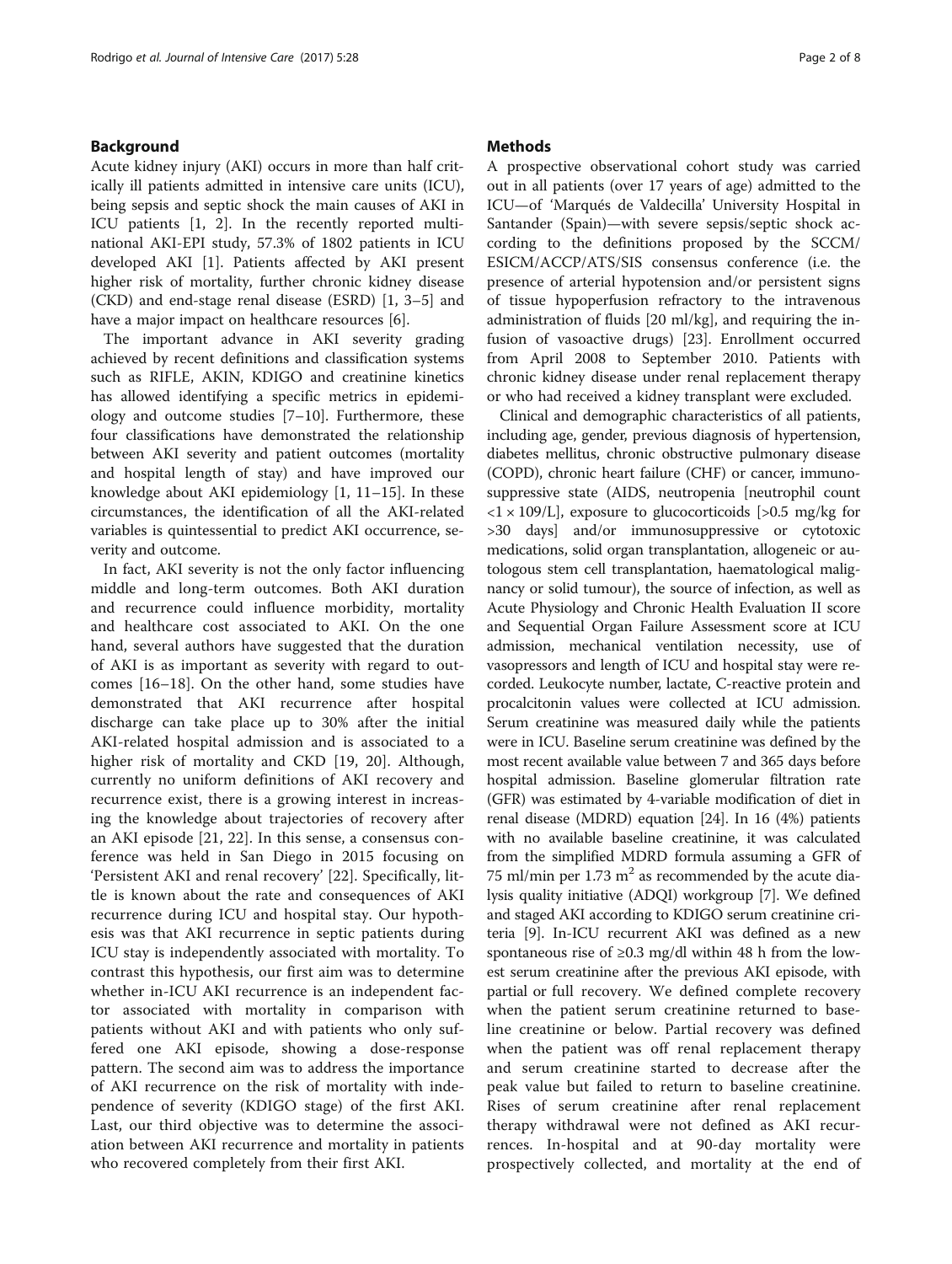follow-up was retrospectively collected in 2014, being analysed as dependent variables.

Categorical variables were expressed as percentages and continuous variables as median and interquartile rank (IQR). Statistical differences between groups were analysed by chi-square test or Fisher exact test when appropriate for categorical variables, and the nonparametric Mann-Whitney  $U$  test was used for continuous variables.

We tested the equality of survival distributions for no AKI, one AKI existence and AKI recurrence by using the log-rank (Mantel-Cox) test and Kaplan-Meier survival curves. As KDIGO stage of the first AKI independently related to mortality, we additionally stratified by KDIGO stage after excluding patients without AKI, testing the equality of survival distributions for one AKI and AKI recurrence in patients with KDIGO 2 and 3 stages separately.

We estimated hazard ratios (HRs) to measure associations. We estimated adjusted HRs and their corresponding 95% confidence intervals (95%CI) using proportional hazards Cox regression models. We adjusted for the following variables: gender, age, mechanical ventilation necessity, APACHE score and baseline estimated GFR (ml/min/1.73  $m<sup>2</sup>$ ). When patients without AKI were excluded from the analysis, KDIGO stage and 'complete recovery' were also included in the multivariable models. The alpha error was set at 0.05, and all  $p$  values were two sided. We conducted all statistical analyses using IBM SPSS Statistics version 22.0.

# Results

Main characteristics of the 405 patients included in the cohort are shown in Table [1.](#page-3-0) Mean follow-up was 956 (IQR 28–1662) days. Throughout the study, they were no losses of follow-up during hospital stay. In 17 patients (4.25%), it was not possible a complete 'follow-up' up to 90 days after hospital discharge. In 25 patients, the follow-up was <1 year, and in 33 patients, the follow-up was <2 years. Five patients suffered AKI after the initial admission in ICU due to sepsis, and they were excluded from the analysis. Three hundred thirty-one patients out of the 400 patients (82.8%) developed at least one in-ICU acute kidney injury (AKI) according to KDIGO classification. Among them, 72, 6 and 1 patients suffered 2, 3 and 4 AKI episodes, respectively, so 79 out of 400 patients (19.8%) developed recurrent AKI episodes during their ICU stay. The flow chart of study population is shown in Fig. [1](#page-4-0).

Variables related to AKI recurrence are also shown in Table [1](#page-3-0). Patients with AKI recurrence were significantly older and with lower baseline estimated GFR. APACHE score was also higher. Crude mortality was 102/400

(25.5%) for in-hospital mortality, 110/400 (27.5%) at 90 days of follow-up and 188/400 (47%) at the end of follow-up. Ninety-day survival was 59.3, 44.0, 86.7 and 55.3% for patients with partial recovery without AKI recurrence, partial recovery with recurrence, complete recovery without recurrence and complete recovery with recurrence, respectively.

In relation to our first objective, statistically significant different survival distributions were observed when we ordinal categorised 'AKI existence' into 'patients without any AKI episode', 'only one AKI' and 'two or more AKI episodes (in-ICU recurrent AKI) (log rank  $p < 0.001$ ) (Fig. [2,](#page-4-0) Table [1\)](#page-3-0). By Cox regression analysis, significant dose-response patterns (adjusted  $p$  trends ≤0.021) were also found. The greater the number of AKIs, the greater the association for 'intra-hospital', '90 days' and 'end of follow-up' mortality, with independence of sex, age, mechanical ventilation necessity, APACHE score and baseline estimated GFR (Table [2](#page-5-0)).

KDIGO stage of the first AKI, independently related to intra-hospital (adjusted HR per each increase of stage = 1.45, 95% CI 1.10–1.91), 90-day (adjusted HR per each stage increase of severity =  $1.31$ ,  $95\%$  CI  $1.01-1.71$ ) and end of follow-up mortality (adjusted HR per each increase = 1.28, 95% CI 1.05–1.57).

Regarding our second objective, a specific analysis was conducted with exclusion of non AKI patients, in order to address the importance of AKI recurrence with independence also of severity of the first AKI. Excluding 69 patients without AKI, in-hospital (adjusted HR 2.48, 95% CI 1.47– 4.19), 90-day (adjusted HR 2.54, 95% CI 1.55–4.16) and end of follow-up (adjusted HR 1.97, 95% CI 1.36–2.84) mortality rates were significantly higher in patients with recurrent AKI, independently of the covariates above and KDIGO stage and 'complete recovery' (Table [2](#page-5-0)). Restricting to patients with KDIGO 2 or 3 stages in the first AKI, survival curves were also significantly lower for AKI recurrent patients in each KDIGO stage (log rank  $p < 0.001$ ) (Fig. [3](#page-5-0)).

In relation to our third objective, 243 patients out of the 331 patients admitted in ICU due to sepsis with AKI recovered completely from their initial AKI episode. Analysing only this group of patients with complete recovery ( $N = 243$ ), the recurrence of AKI remained as an independent risk factor for further mortality at 90 days (HR 3.21, 95% CI 1.74–5.92,  $p < 0.001$ ) and at the end of follow-up (data not shown in tables).

# **Discussion**

The main finding of our study is that the development of a new episode of AKI during ICU stay after the first AKI episode related to sepsis is associated with a higher mortality rate and increases the mortality rate. The mortality risk rises more than double if the patient suffers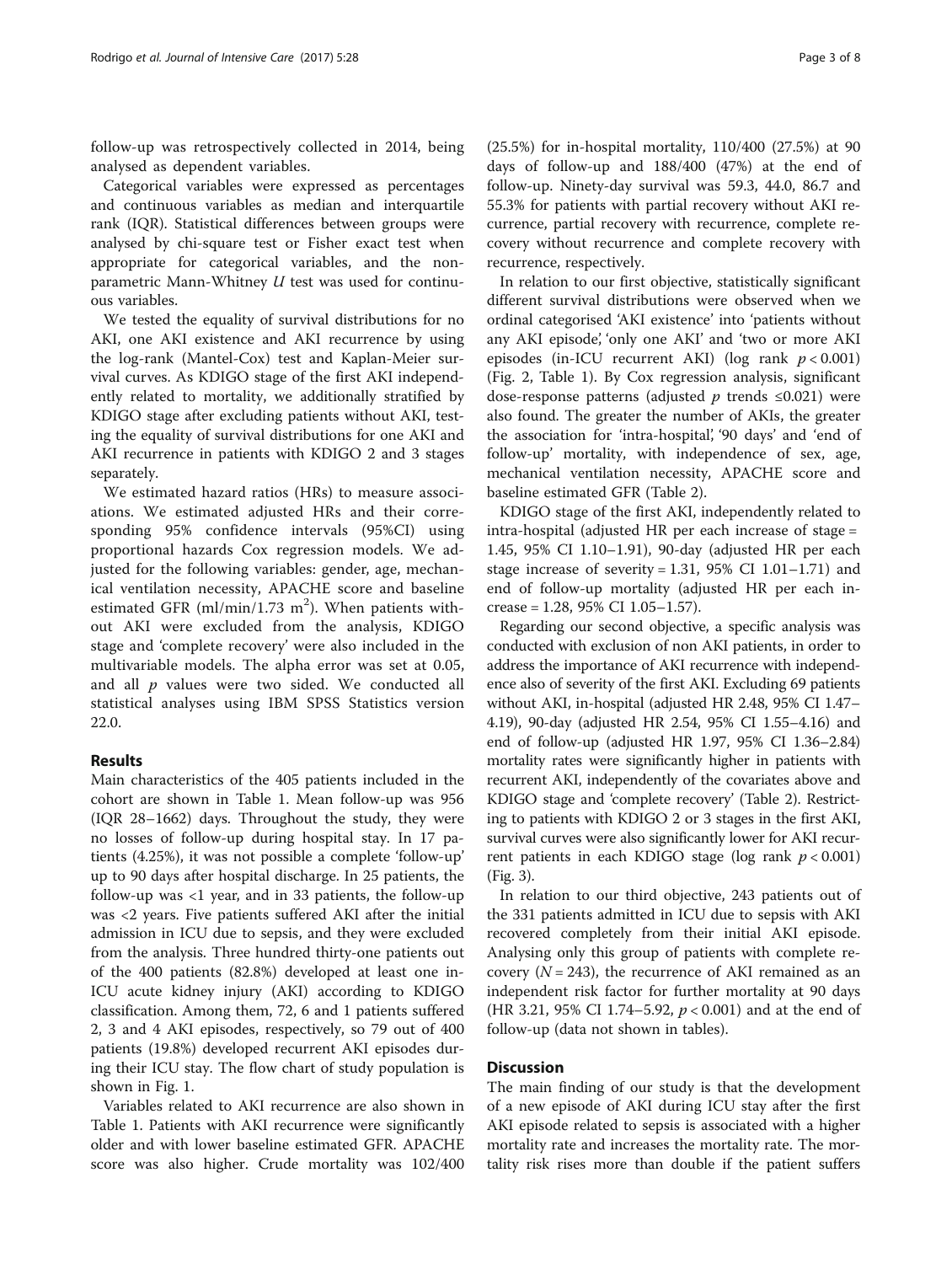<span id="page-3-0"></span>

| <b>Table 1</b> Baseline characteristic in all patients, and in relation to AKI recurrence risk |
|------------------------------------------------------------------------------------------------|
|                                                                                                |

|                                                                    | All patients           | No AKI                 | Patients with in-ICU AKI |                     |           |  |  |  |
|--------------------------------------------------------------------|------------------------|------------------------|--------------------------|---------------------|-----------|--|--|--|
|                                                                    |                        |                        | $AKI = 1$                | AKI ≥2 (recurrent)  |           |  |  |  |
|                                                                    | $N = 405$              | $N = 69$               | $N = 252$                | $N = 79$            | $p$ value |  |  |  |
| Age (years), median [IQR]                                          | 68.21 [56.52-77.70]    | 55.84 [49.02-69.52]    | 69.28 [58.07-78.23]      | 74.29 [64.72-79.16] | 0.027     |  |  |  |
| Gender (male)                                                      | 68.9%                  | 56.5%                  | 71.0%                    | 72.2%               | 0.848     |  |  |  |
| Hypertension                                                       | 47.7%                  | 27.5%                  | 50.8%                    | 58.2%               | 0.248     |  |  |  |
| Diabetes mellitus                                                  | 18.3%                  | 4.3%                   | 22.6%                    | 17.9%               | 0.380     |  |  |  |
| COPD                                                               | 14.8%                  | 13.0%                  | 14.3%                    | 19.0%               | 0.313     |  |  |  |
| CHF                                                                | 6.4%                   | 4.3%                   | 7.1%                     | 6.3%                | 0.804     |  |  |  |
| Cancer                                                             | 13.6%                  | 10.1%                  | 13.9%                    | 15.2%               | 0.773     |  |  |  |
| Immunosuppressive state                                            | 17.8%                  | 11.6%                  | 19.4%                    | 17.7%               | 0.734     |  |  |  |
| Source of infection                                                |                        |                        |                          |                     | 0.122     |  |  |  |
| Intra-abdominal                                                    | 30.9%                  | 29.0%                  | 31.0%                    | 32.9%               |           |  |  |  |
| Lung                                                               | 37.3%                  | 52.2%                  | 33.3%                    | 35.4%               |           |  |  |  |
| Endocarditis                                                       | 0.5%                   | 0.0%                   | 0.0%                     | 1.3%                |           |  |  |  |
| Line related                                                       | 1.5%                   | 1.4%                   | 2.0%                     | 0.0%                |           |  |  |  |
| Urinary tract                                                      | 12.3%                  | 8.7%                   | 15.5%                    | 6.3%                |           |  |  |  |
| Skin and soft infection                                            | 2.0%                   | 0.0%                   | 2.0%                     | 3.8%                |           |  |  |  |
| Unknown/others                                                     | 15.6%                  | 8.7%                   | 16.3%%                   | 20.3%               |           |  |  |  |
| Leukocytes, median [IQR]                                           | 13.60 [6.90-21.00]     | 12.6 [5.15-23.55]      | 13.60 [7.00-20.45]       | 15.50 [7.35-21.58]  | 0.441     |  |  |  |
| Lactate (mg/dl), median [IQR]                                      | 23.0 [15.0-37.3]       | $[ - ]$                | 26.0 [16.0-41.0]         | 26.0 [17.0-47.0]    | 0.437     |  |  |  |
| Vasopresors                                                        | 84.3%                  | 83.8%                  | 85.6%                    | 79.7%               | 0.214     |  |  |  |
| Septic shock                                                       | 85.4%                  | 85.5%                  | 86.4%                    | 82.3%               | 0.366     |  |  |  |
| APACHE, median [IQR]                                               | 20 [16-25]             | 16 [12-19]             | 20 [16-27]               | 23 [19-27]          | 0.032     |  |  |  |
| SOFA, median [IQR]                                                 | $8[6-10]$              | $7[5-8]$               | $9[7-11]$                | $9[6 - 11]$         | 0.952     |  |  |  |
| Mechanical ventilation                                             | 51.1%                  | 54.4%                  | 49.4%                    | 51.9%               | 0.699     |  |  |  |
| C-reactive protein (mg/l), median [IQR]                            | 19.4 [10.30-27.50]     | 18.6 [7.85-25.45]      | 20.4 [10.7-29.20]        | 18.3 [11.05-27.55]  | 0.673     |  |  |  |
| Procalcitonin (ng/l), median [IQR]                                 | 10.24 [2.54-30.37]     | 4.11 [1.25-10.91]      | 13.11 [3.31-34.00]       | 13.29 [2.32-41.90]  | 0.749     |  |  |  |
| Baseline creatinine (mg/dl), median [IQR]                          | $0.97$ $[0.80 - 1.13]$ | $0.88$ $[0.72 - 1.00]$ | $0.95$ $[0.80 - 1.15]$   | 1.05 [0.90-1.20]    | 0.022     |  |  |  |
| Baseline estimated GFR (ml/min/1.73 m <sup>2</sup> ), median [IQR] | 72.50 [58.36-87.86]    | 81.91 [64.79-102.55]   | 72.74 [57.23-86.47]      | 66.18 [53.84-77.55] | 0.030     |  |  |  |
| ICU stay (days), median [IQR]                                      | 4.99 [2.99-11.47]      | 4.99 [1.99-8.48]       | 3.98 [2.99-10.97]        | 9.97 [4.99-17.95]   | < 0.001   |  |  |  |
| Hospital stay (days), median [IQR]                                 | 16.95 [10.22-30.92]    | 15.96 [10.97-32.41]    | 15.96 [9.97-28.92]       | 19.94 [13.96-34.90] | 0.003     |  |  |  |
| KDIGO AKI stages                                                   |                        |                        |                          |                     | 0.054     |  |  |  |
| $1, n (\%)$                                                        | 100 (24.7%)            |                        | 79 (31.3%)               | 21 (26.6%)          |           |  |  |  |
| $2, n$ (%)                                                         | 121 (29.9%)            |                        | 98 (38.9%)               | 23 (29.1%)          |           |  |  |  |
| 3, n (%)                                                           | 110 (27.2)             |                        | 75 (29.8%)               | 35 (44.3%)          |           |  |  |  |
| Maximal creatinine (mg/dl), median [IQR]                           | 2.10 [1.40-3.16]       | 1.00 [0.84-1.10]       | 2.30 [1.70-3.19]         | 2.99 [2.10-4.00]    | < 0.001   |  |  |  |
| Intra-hospital mortality, $n$ (%)                                  | 104 (25.7%)            | 7 (10.1%)              | 60 (23.8%)               | 35 (44.3%)          | < 0.001   |  |  |  |
| 90-day mortality, n (%)                                            | 112 (27.7%)            | 8 (11.6%)              | 64 (25.4%)               | 38 (48.1%)          | < 0.001   |  |  |  |
| End of follow-up mortality, $n$ (%)                                | 190 (46.9%)            | 22 (31.9%)             | 113 (44.8%)              | 53 (67.1%)          | 0.001     |  |  |  |

from two or more AKI episodes during the same admission. Similarly, Siew et al. reported that patients admitted to hospital with recurrent AKI—within 12 months of discharge from the previous hospitalization with AKI—near doubled the death rate [\[19\]](#page-7-0). It is known that diabetic patients with AKI recurrence after previous hospital discharge are at risk for stage 4 CKD. However, we did not analyse residual renal function in our study [\[20\]](#page-7-0). Obviously, in our cohort, this increment in mortality comes up after the first 5–10 days (Fig. [2](#page-4-0)) because AKI recurrence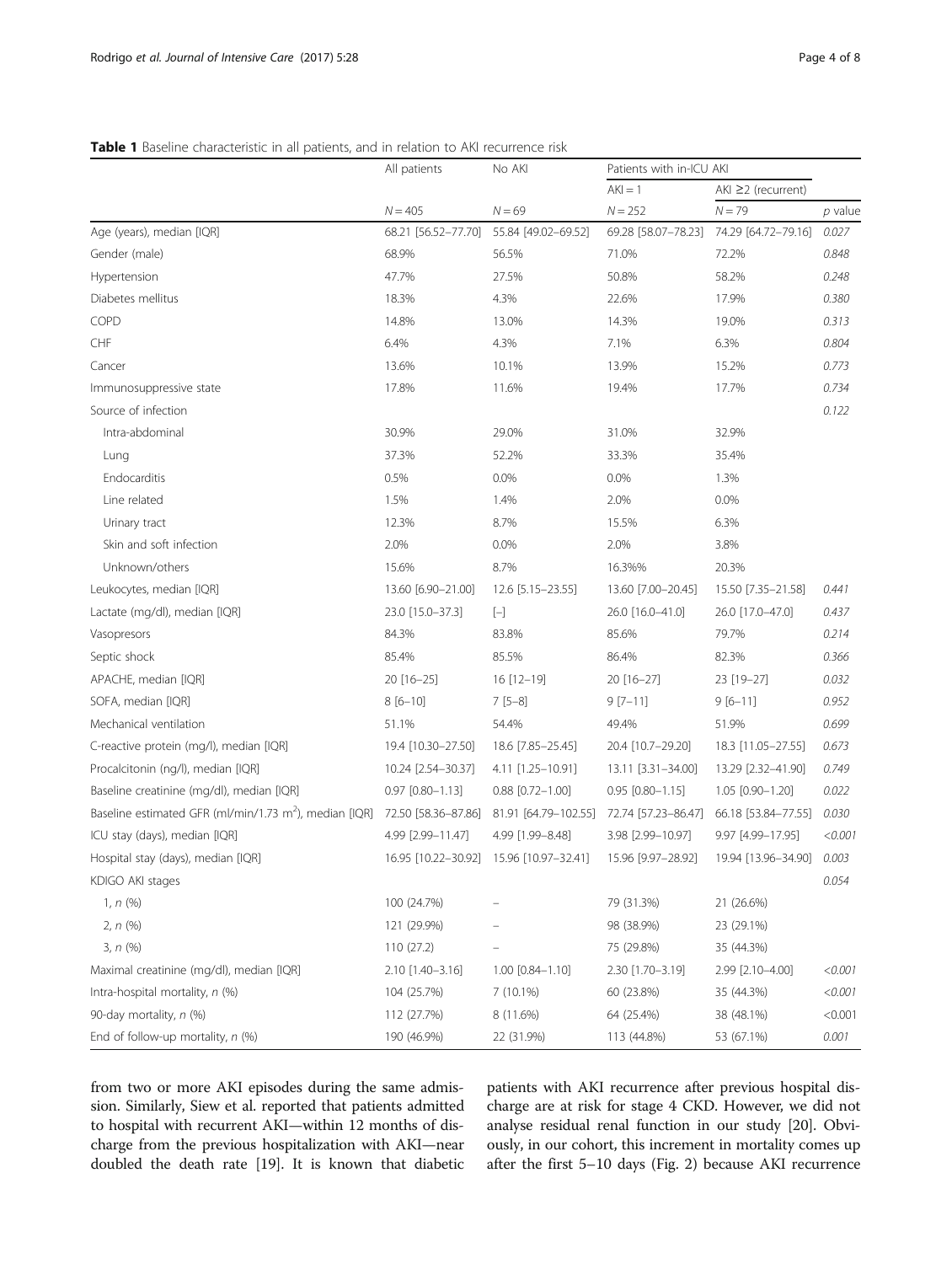<span id="page-4-0"></span>

takes some time to develop. As previously reported [[15](#page-7-0)], KDIGO stages of the first AKI episode are independently related to mortality. Remarkably, using KDIGO serum creatinine criteria to define AKI, we found that such small elevations of creatinine as 0.3 mg/dl relate to a higher mortality risk when they appear after a first AKI event and this increment in mortality was independent of first episode KDIGO classification and severity of sepsis estimated by APACHE score [\[9\]](#page-7-0).

Moreover, we found that in-ICU AKI recurrence was frequent, taking place in up to 20% of patients admitted due to sepsis. It is expected that the rate of recurrence after AKI related to different aetiologies should be lower because sepsis is the most frequent AKI cause [[1\]](#page-7-0). AKI recurrence rate after hospital discharge is experienced by 25–30% patients, although in-hospital AKI recurrence rate has not been previously reported [[19, 20\]](#page-7-0). In addition, some patients suffered a third and a fourth in-

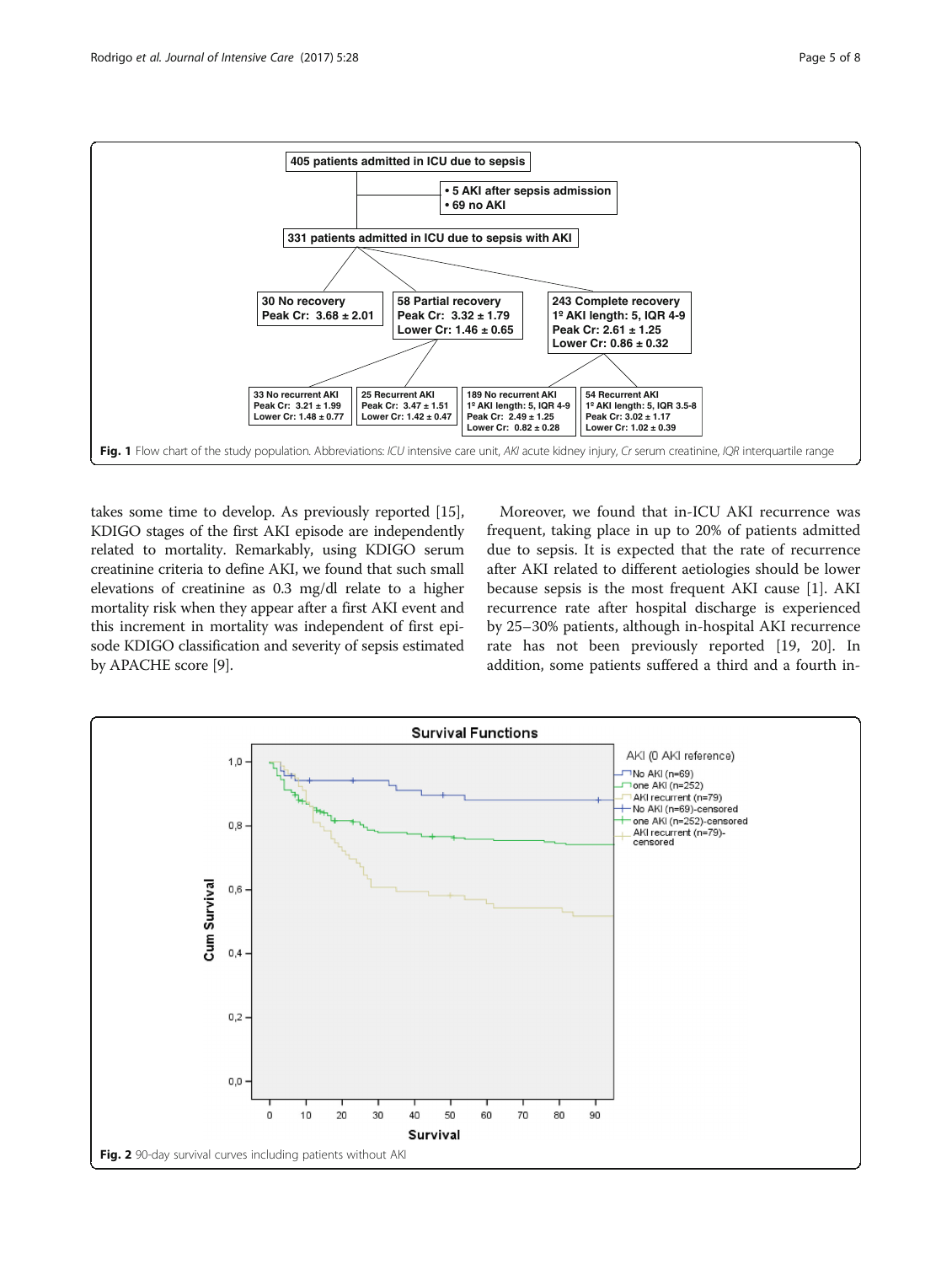<span id="page-5-0"></span>

| Table 2 Hazard ratios for in-ICU AKI existence, in relation to mortality |  |  |  |
|--------------------------------------------------------------------------|--|--|--|
|--------------------------------------------------------------------------|--|--|--|

|                                              | Vital status (intra-hospital) |              |                   |          | Vital status (90-day) |                 |              |                |          | Vital status (end of follow-up) |                 |              |                   |          |        |
|----------------------------------------------|-------------------------------|--------------|-------------------|----------|-----------------------|-----------------|--------------|----------------|----------|---------------------------------|-----------------|--------------|-------------------|----------|--------|
|                                              | Survival<br>(N)               | Death<br>(M) | <b>HR</b>         | (95% Cl) |                       | Survival<br>(M) | Death<br>(M) | HR             | (95% CI) |                                 | Survival<br>(M) | Death<br>(N) | <b>HR</b>         | (95% CI) |        |
| Including patients without AKI ( $N = 400$ ) | 298                           | 102          |                   |          |                       | 290             | 110          |                |          |                                 | 212             | 188          |                   |          |        |
| No AKI $(n = 69)$                            | 62                            |              |                   |          |                       | 61              | 8            |                |          |                                 | 47              | 22           |                   |          |        |
| $AKI = 1 (n = 252)$                          | 192                           | 60           | $1.68^{\circ}$    | 0.74     | 3.82                  | 188             | 64           | $1.54^{\circ}$ | 0.71     | 3.34                            | 139             | 113          | $1.00^{\rm a}$    | 0.61     | 1.63   |
| AKI $\geq$ 2 ( <i>n</i> = 79)                | 44                            | 35           | 2.73 <sup>a</sup> | 1.15     | 6.51                  | - 41            | 38           | $2.57^a$ 1.13  |          | 5.83 26                         |                 | 53           | 1.61 <sup>a</sup> | 0.93     | 2.77   |
| Linear p trend                               |                               |              | 0.006             |          |                       |                 |              | 0.005          |          |                                 |                 |              | 0.021             |          |        |
| Excluding patients without AKI ( $N = 331$ ) | - 236                         | 95           |                   |          |                       | 229             | 102          |                |          |                                 | 165             | 166          |                   |          |        |
| $AKI = 1 (n = 252)$                          | 192                           | 60           |                   |          |                       | 188             | 64           |                |          |                                 | 139             | 113          |                   |          |        |
| AKI $\geq$ 2 (n = 79)                        | 44                            | 35           | $2.48^{b}$        | 1.47     | 4.19                  | 41              | 38           | $2.54^{b}$     | 1.55     | 4.16 26                         |                 | 53           | .97 <sup>b</sup>  | .36      | - 2.84 |

<sup>a</sup>HR = hazard ratio adjusted for sex, age, mechanical ventilation necessity, APACHE score, and baseline estimated glomerular filtration rate (GFR)

<sup>b</sup>HR = hazard ratio adjusted for sex, age, mechanical ventilation necessity, APACHE score, baseline estimated GFR, complete recovery and KDIGO stage

ICU AKI episode, which, in time, can even increase more the risk of death, although we could not confirm this case because only 7 patients developed so numerous AKI episodes.

As pointed out by Siew et al., in order to prevent further AKI recurrence, we need to identify patients at highest recurrence risk [\[19](#page-7-0)]. Age and baseline estimated GFR clearly related to a higher risk of recurrence in our cohort study, and both are well-known risk factors for AKI development [\[25](#page-7-0)]. By contrast, we did not find any relationship between recurrence and gender or comorbid risk factors (Table 2). Siew et al. reported that age, baseline renal function and comorbid conditions such as congestive heart failure, advanced liver disease, dementia, diabetes and coronary artery disease were associated with recurrent AKI after discharge for initial hospital admission in 11,683 patients [\[19](#page-7-0)]. On the one hand, the lower number of patients included in our study can prevent us from detecting the influence of these risk factors. It is expected that older patients show more comorbid

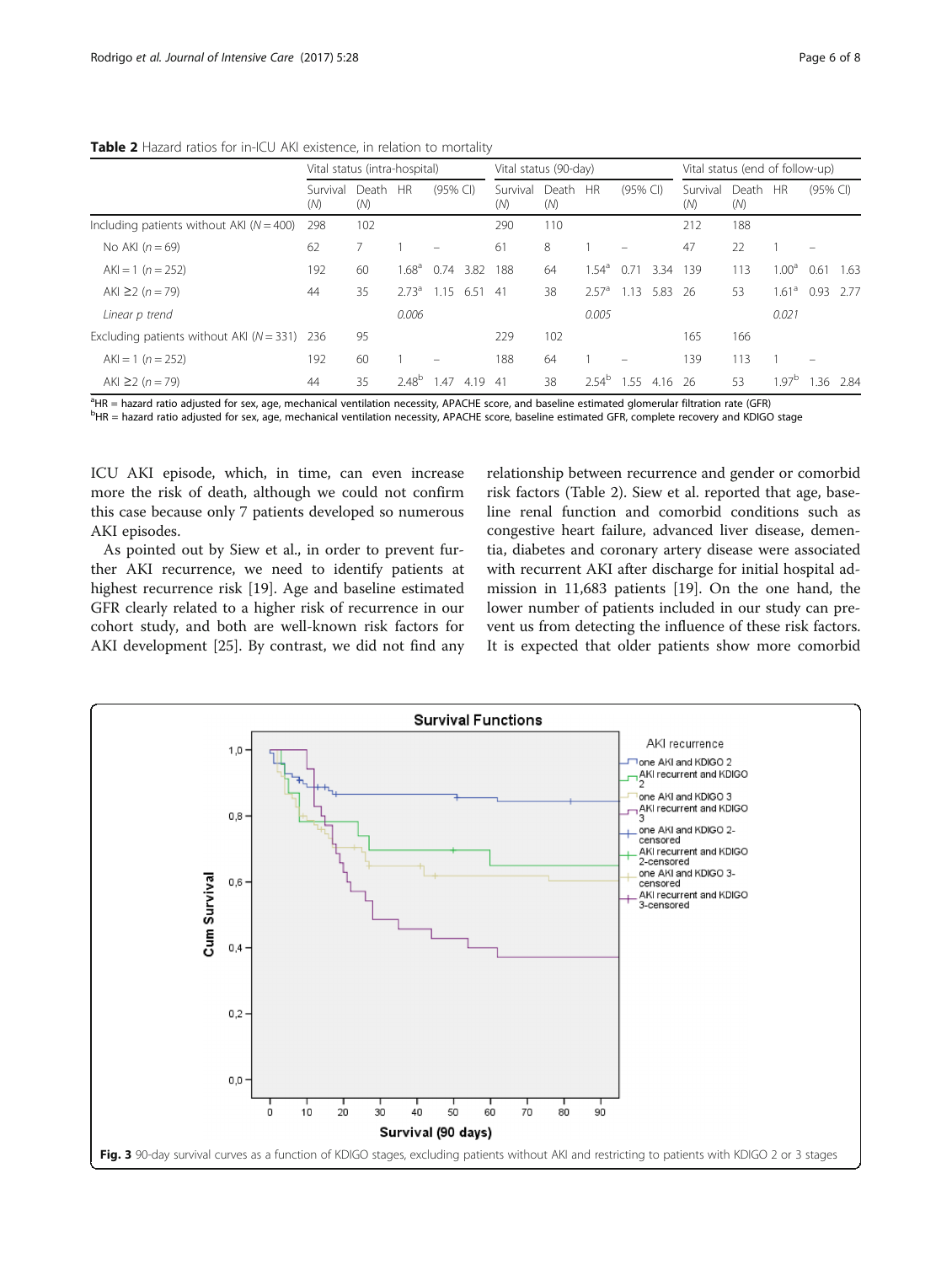conditions that can place them at a higher risk for AKI recurrence. On the other hand, all our patients developed the first AKI episode due to sepsis and this can limit the influence of other comorbid risk factors.

In our study, severity of sepsis estimated by Sequential Organ Failure Assessment (SOFA), number of leukocytes, lactate, C-reactive protein, procalcitonin and use of vasopressors did not relate to AKI recurrence. Conversely, the severity of the first AKI episode was associated with a higher AKI recurrence as well as severity of sepsis as assessed by APACHE score. Although without reaching statistical significance, 44% patients with in-ICU recurrence had previously suffered a KDIGO stage 3 AKI episode, whereas only 30% patients without recurrence had shown a similar AKI stage. Maximal creatinine in the first AKI episode and baseline estimated GFR were also higher in patients with further recurrence. In this sense, older patients admitted in ICU due to sepsis, with higher APACHE scores and worse renal function and a more severe AKI episode can be identified as at a higher rate of AKI recurrence in our cohort.

The main advantage of our study was that we defined KDIGO stages and AKI recurrence analysing one-by-one daily creatinine for each patient. For example, a rise of creatinine  $\geq 0.3$  mg/dl after the initial AKI episode was only considered AKI recurrence when the previous AKI episode was recovering and not when it was due to continuous or intermittent renal replacement therapy withdrawal. AKI recurrence can be hard to record unless prospectively reported in the medical history of the patient or in electronic databases. Due to the association of AKI recurrence with mortality rate, we suggest that the ICU physicians must be aware to its risk and add this diagnosis in the clinical records and registers together with the AKI index episode.

Our study has several limitations. First, we performed a single-centre study and the number of patients included was not high enough to detect the influence of several risk factors previously related to AKI [\[19, 25](#page-7-0)]. Whereas one of the advantages of multicentre studies is the high number of patients that can be enrolled, studies carried out in single centres are more homogeneous with respect to inclusion criteria and type of care of the patients. In our case, all patients were included if they fulfilled severe sepsis/ septic shock definition according to the SCCM/ESICM/ ACCP/ATS/SIS consensus conference [\[23\]](#page-7-0).

Second, we lost to follow up 4.25% of patients at 90 days because our ICU is part of a tertiary care hospital and some of these patients were discharged to different healthcare systems. We cannot rule out that this rate of follow-up losses had an impact on the reported results, but meaningfully, all the patients were followed up throughout the whole hospital admission until 'death' or 'discharge home' and there were no in-hospital losses. Third, we did not use urine output to define AKI. Although urine volume rate is part of the AKI definition [[9\]](#page-7-0), most AKI staging studies are based on serum creatinine levels alone and do not include urine output data [[26\]](#page-7-0). The course of ICU stay in patients with sepsis should be closely monitored in order to detect recurrent episodes of AKI [[27](#page-7-0)–[29](#page-7-0)].

# Conclusions

To conclude, we performed a single-centre observational study and detected that AKI can recur in up to 20% of patients who suffer a sepsis-related AKI during the initial hospital admission episode. This recurrence is associated with a higher mortality rate independently of several covariates such as initial AKI and sepsis severity, and the association between AKI recurrence and mortality seems to be also present in patients who recovered completely from their first AKI. If these findings are confirmed in larger subsequent multicenter studies, it may be advisable for ICU physicians to be aware of AKI recurrence risk and to add the number of AKI episodes along with their severity and duration in clinical and electronic records to establish the global influence of AKI episodes on patient outcome.

#### **Abbreviations**

95%CI: 95% confidence intervals; ACCP: American College of Chest Physicians; ADQI: Acute dialysis quality initiative; AIDS: Acquired immune deficiency syndrome; AKI: Acute kidney injury; AKIN: Acute kidney Injury network; APACHE: Acute physiology and chronic health evaluation; ATS: American thoracic society; CHF: Chronic heart failure; CKD: Chronic kidney disease; COPD: Chronic obstructive pulmonary disease; ESICM: European Society of Intensive Care Medicine; ESRD: End-stage renal disease; GFR: Glomerular filtration rate; HR: Hazard ratio; ICU: Intensive care units; IQR: Interquartile range; KDIGO: Kidney Disease/Improving Global Outcomes; MDRD: Modification of diet in renal disease; RIFLE: Risk, injury, failure, loss of kidney function, and end-stage kidney disease; SCCM: Society of Critical Care Medicine; SIS: Surgical Infection Society; SOFA: Sequential Organ Failure Assessment

#### Acknowledgements

We are indebted to Ania Szawczukiewicz for her linguistic assistance.

#### Funding

No funding was received.

## Availability of data and materials

The dataset used and analysed during the current study is available from the corresponding author on reasonable request.

#### Authors' contributions

ER and BS contributed to the conception and design of the study, to acquire the data and to analyse and interpret the data, and drafted and reviewed the manuscript. MS analysed and interpreted the data and drafted and reviewed the manuscript. LB, MH and JR contributed to acquire the data and reviewed the manuscript. AC contributed to the conception and design of the study, to acquire the data, and reviewed the manuscript. AM and CR contributed to the conception and design of the study and drafted and reviewed the manuscript critically for important intellectual content. All authors approved the final version of the manuscript.

## Competing interests

The authors declare that they have no competing interests.